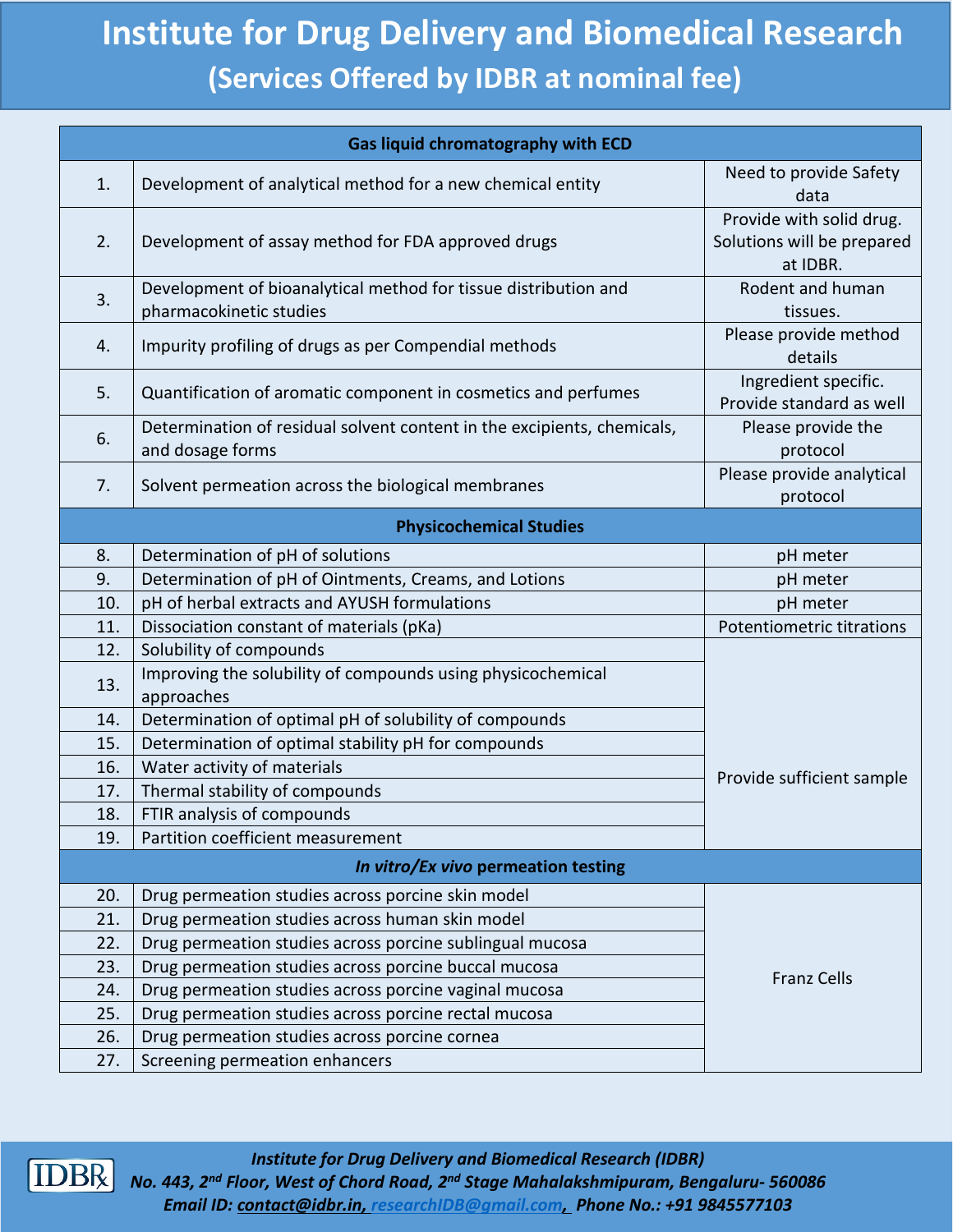## **Institute for Drug Delivery and Biomedical Research (Services Offered by IDBR at nominal fee)**

| <b>In vitro Release testing</b> |                                                                                                                                |                                                                       |  |  |
|---------------------------------|--------------------------------------------------------------------------------------------------------------------------------|-----------------------------------------------------------------------|--|--|
| 1.                              | <b>IVRT</b> of semisolids                                                                                                      | Non-biological membrane                                               |  |  |
| 2.                              | Dissolution of immediate or modified release dosage forms                                                                      |                                                                       |  |  |
| 3.                              | In vitro release testing of transdermal patches                                                                                |                                                                       |  |  |
| 4.                              |                                                                                                                                |                                                                       |  |  |
| <b>Microscopy</b>               |                                                                                                                                |                                                                       |  |  |
| 5.                              | Particle size measurement                                                                                                      | d10, d50 and d90 will be<br>presorted                                 |  |  |
| 6.                              | Measurement of morphometrics of botanical samples                                                                              |                                                                       |  |  |
| 7.                              | Bright field microscopy of permanent slides (Botanical and zoological)                                                         |                                                                       |  |  |
| 8.                              | Bright field microscopy of tissue and blood specimens                                                                          | A 20 mega pixel camera                                                |  |  |
| 9.                              | Globule size measurement in Emulsions, lotions and creams                                                                      | attached to the camera,<br>provides high resolution                   |  |  |
| 10.                             | Real time metamorphosis studies                                                                                                | images                                                                |  |  |
| 11.                             | Microscopic video capturing of dynamic substrates (changing globule<br>size, movement of microorganisms, kinesis of particles) |                                                                       |  |  |
|                                 | <b>Formulation Development</b>                                                                                                 |                                                                       |  |  |
| 12.                             | Development of Topical Creams, Lotions, and Gels                                                                               | Expert team will review                                               |  |  |
| 13.                             | Development of Prototype Products                                                                                              | the API characteristics and                                           |  |  |
| 14.                             | Development of Liposomal Formulations                                                                                          | provide input regarding                                               |  |  |
| 15.                             | <b>Formulation of Oral Films</b>                                                                                               | the type of the product.                                              |  |  |
|                                 | <b>Microbiological studies</b>                                                                                                 |                                                                       |  |  |
| 16.                             | <b>Sterility testing</b>                                                                                                       |                                                                       |  |  |
| 17.                             | Antimicrobial activity studies                                                                                                 |                                                                       |  |  |
| 18.                             | Staining and identification of Organisms                                                                                       |                                                                       |  |  |
| 19.                             | Testing of preservatives                                                                                                       |                                                                       |  |  |
| 20.                             | Partitioning of preservatives                                                                                                  |                                                                       |  |  |
|                                 | Disinfectant Efficacy test (to compare antimicrobial activity of product                                                       |                                                                       |  |  |
| 21.                             | against other products)                                                                                                        |                                                                       |  |  |
| 22.                             | Antimicrobial susceptibility test/Agar susceptibility test                                                                     |                                                                       |  |  |
| 23.                             | <b>Isolation of Pure cultures</b>                                                                                              |                                                                       |  |  |
| 24.                             | Endotoxin test - Pyrogen test                                                                                                  |                                                                       |  |  |
| 25.                             | <b>Hydroxyproline Assay</b>                                                                                                    | Need fresh tissue samples<br>suitable<br>preservative<br>in<br>medium |  |  |
| 26.                             | <b>Collagen Test</b>                                                                                                           |                                                                       |  |  |
| <b>Pharmacokinetic studies</b>  |                                                                                                                                |                                                                       |  |  |
| 27.                             | Pharmacokinetics of drugs new chemical entities in rodent model                                                                |                                                                       |  |  |
| 28.                             | Tissue distribution of drugs                                                                                                   |                                                                       |  |  |
| 29.                             | Study plans for animal studies                                                                                                 |                                                                       |  |  |



*Institute for Drug Delivery and Biomedical Research (IDBR) No. 443, 2nd Floor, West of Chord Road, 2nd Stage Mahalakshmipuram, Bengaluru- 560086 Email ID: [contact@idbr.in,](mailto:contact@idbr.in) [researchIDB@gmail.com,](mailto:researchIDB@gmail.com) Phone No.: +91 9845577103*